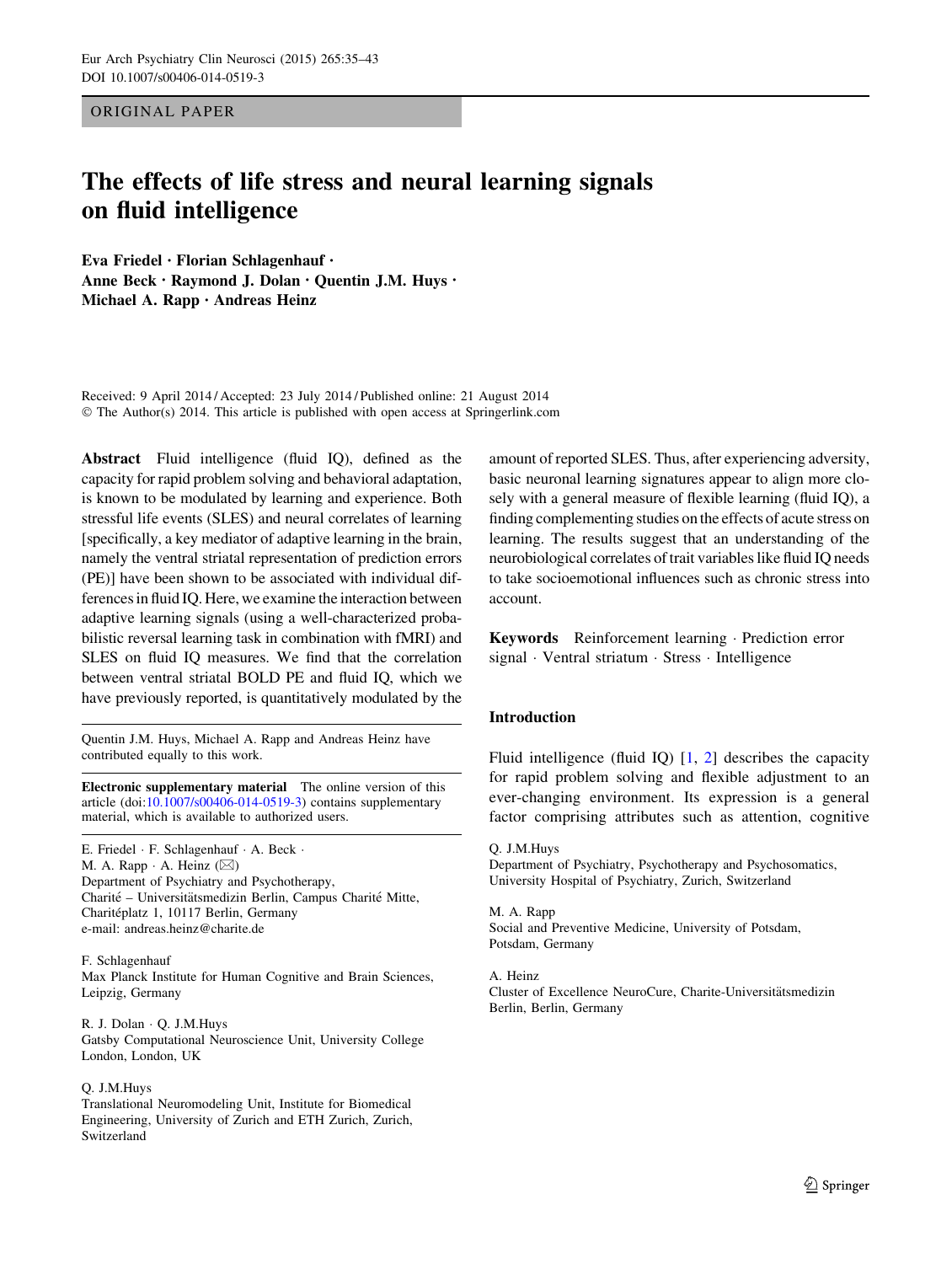speed, working memory, reasoning, and episodic memory that have manifold impacts on learning. One important neurobiological correlate of learning is the phasic activation of dopamine neurons in the VTA  $[3-5]$  which is reflected in BOLD fMRI studies in humans as a prediction error (PE) in a number of regions including the ventral striatum (VS) [[6\]](#page-6-0). The prominent place of the VS PE in neurobiological accounts of learning derives from the fact that it is a particular type of teaching signal, which indicates the need for a change in expectation, as well as the direction and quantity of change necessary to acquire habits [[7–9\]](#page-6-0). Animal experiments have shown that PE signaling is associated with phasic dopamine firing with the size of PE reflecting the amount of dopamine release [[4,](#page-6-0) [10](#page-6-0)]. In humans, PE signaling has also been shown to phasically release striatal dopamine (indirectly measured via displacement of dopamine D2 receptor ligands) [[11\]](#page-6-0) and to be modulated by more tonic aspects of dopamine synthesis capacity measured over 1 hour [[12\]](#page-6-0).

Recently, we reported that individual differences in fluid IQ are associated with VS BOLD PE signals, with stronger VS BOLD PE correlates in subjects with higher IQ [[13\]](#page-7-0). At the same time, there is recent evidence that acute stress increases BOLD responses elicited by aversive PE signals in the VS [\[14](#page-7-0)]. Furthermore, fluid IQ and stress are well known to interact, with stress having a strong moderating influence on cognitive abilities [\[15](#page-7-0), [16\]](#page-7-0), reward learning [\[17](#page-7-0), [18](#page-7-0)], risk taking [\[19](#page-7-0)], reward responsivity [\[20](#page-7-0)], and decision-making speed [[19\]](#page-7-0). Also, stress due to social exclusion situations impairs cognitive speed and accuracy [[21\]](#page-7-0). However, despite strong evidence for an impact of stress on cognition and decision-making processes, little is known about the specific patterns and moderating trait components underlying these changes on a behavioral and neuronal level. Interestingly, it has recently been observed that (on a behavioral level) acute stress does not impair so-called model-free reward learning, while more cognitively demanding model-based reward learning is more affected by acute stress when working memory capacity is lower [\[16](#page-7-0)].

With respect to dopaminergic transmission, a series of animal experiments indicates that acute as well as chronic stress moderated dopamine release and may thus interact with dopamine-dependent PE signaling in the striatum [[22,](#page-7-0) [23\]](#page-7-0). For instance, changes in cortisol levels during an acute stressor were correlated with increases in striatal responses during a decision-making task [[24\]](#page-7-0). Given these interactions between stress, dopaminergic PE signals, and aspects of fluid intelligence, we wanted to explore the effects of chronic stress on PE signaling and fluid IQ. One possibility is that stress increases dopamine release, which in turn increases PE signaling, and in accordance with our previous observation [\[12](#page-6-0)], fluid IQ. However, this is unlikely given the predominantly negative interactions between stress exposure and fluid IQ (a measure closely related to cognitive capacity and cognitive speed). We therefore tested the hypothesis that stress exposure modulates PE signaling above and beyond the previously observed correlation between PE signaling and fluid IQ.

To assess PE-related VS activity, we regressed VS BOLD signals onto PEs derived from a simple learning algorithm in which PEs are accumulated over time to form predictions. We note that this simple learning algorithm is 'model-free,' in that it only requires subjects to iteratively track what outcomes are observed after their choices, but it does not require subjects to have any explicit model or understanding of the task. We then asked whether this correlation, henceforth termed the VS BOLD PE signal, (1) is associated with measures of chronic life stress and (2) whether chronic life stress and VS BOLD PE signal alone or in interaction contribute to individual differences in fluid IQ.

#### Materials and methods

Subjects and screening instruments

A group of 16 right-handed healthy men with a mean age of 38.4 years (SD = 11.9; range  $22-61$ ) underwent fMRI and neuropsychological testing as a subgroup of a sample previously reported [\[13](#page-7-0)]. Subjects with Axis I and II psychiatric disorders according to DSM IV were excluded through the Structured Clinical Interview, and drug abuse was further excluded with urine tests.

Neuropsychological assessment, intelligence measures, and stressful life events

A neuropsychological battery was administered within 2 months of fMRI measurements. Components of fluid and crystallized IQ were measured with an adaptation of the standard battery used in the Berlin Aging Study [[25\]](#page-7-0). Fluid IQ was measured with a battery of nine tests comprising cognitive speed, attention and executive function, working memory, episodic memory, and reasoning. Cognitive speed was measured using the Digit Symbol Substitution test and the Reitan Trailmaking test, part A. Attention and executive function was measured using the Reitan Trailmaking test, part B [\[26](#page-7-0)], and Stroop [[27\]](#page-7-0) tests. Working memory was measured using forward and backward digit span tests [\[28](#page-7-0)]. Episodic memory was assessed using story recall with the German version of the Rivermead Behavioral Memory Test [[29\]](#page-7-0) and a German version of the auditory verbal learning test. Reasoning was measured using a test of figural analogies [[30\]](#page-7-0). Fluid IQ was derived from a factorial analysis of the raw scores of each of these tests.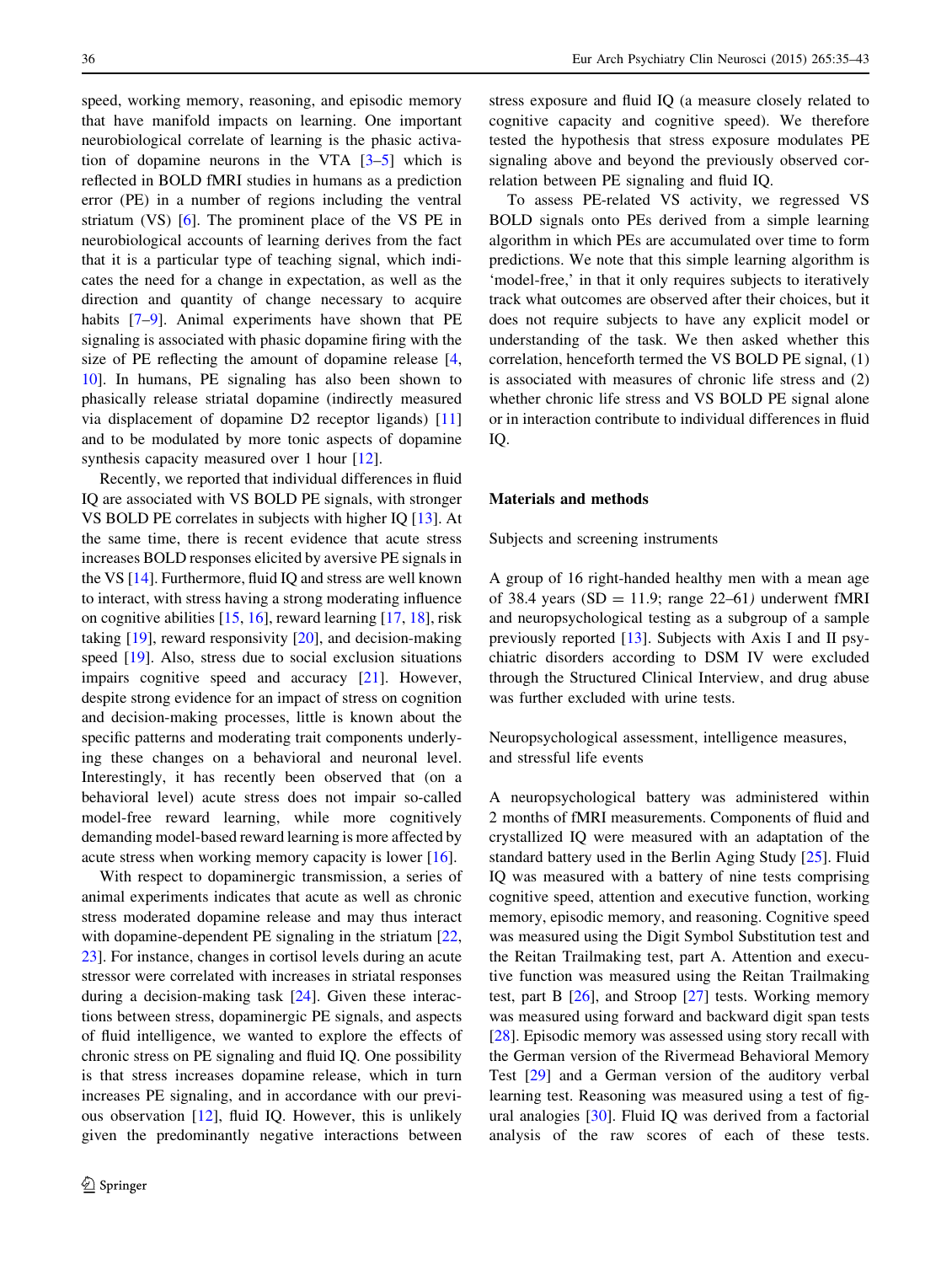

Fig. 1 Probabilistic reversal task. Subjects first saw two abstract stimuli for up to 2 s (or reaction time). After selecting one with a button press, a blue frame surrounded the chosen target along with either positive (reward) or negative (loss) feedback. Feedback was displayed for 1 s, followed by a fixation cross for 1–6.5 s

Specifically, we used a Varimax rotation with an Eigenvalue cutoff set to 1.0; the final (single factor) solution accounted for 74.3 % of the variance in cognitive speed, attention, working memory, memory, and reasoning. Crystallized IQ was estimated using a verbal knowledge test, during which subjects are required to identify each single meaningful word from a total of 42 lists of five words.

Stressful life events (SLES) were assessed using the Life Events Scale [[31\]](#page-7-0), in which subjects were asked to selfreport the presence of a stressful life event during the past 2 years from a list of 42 life events. We used the number of SLES as the main outcome measure.

# Reversal learning task

During fMRI acquisition, subjects performed a reversal learning task (Fig. 1) known to evoke a BOLD PE signal in the striatum [\[13](#page-7-0), [32\]](#page-7-0). In each of 200 trials (100 per session), subjects first saw two abstract targets on the screen and were asked to choose one of them as quickly as possible by pressing the left or right button with the left or right thumb on a response box (maximum response time: 2 s). A blue box surrounding their chosen target and feedback (either a green smiley face for positive feedback or a red frowning face for negative feedback) was simultaneously shown for 1 s. The trials were separated by a jittered interval of 1–6.5 s. Reward allocation was determined as follows: There were three types of reward allocation (i.e., block types): (1) 20 % for the left-hand response and 80 % for the right-hand response leading to reward, (2) 80 % for the left-hand response and 20 % for the right-hand response leading to reward, and (3) 50 % reward for the left-hand response and for the right-hand response. Block types changed unpredictably for the subject when two criteria were fulfilled: (1) minimum of 10 trials and (2) minimum of 70 % correct responses in the entire block. If subjects did not reach learning criteria after 16 trials, the task went over to the next block automatically.

## Computational modeling of reinforcement learning

The trial-by-trial sequence of choices for each subject was fit by a simple Rescorla-Wagner (RW) model in which behavior is driven by the expectation of rewards and in which trial-by-trial behavioral adaptation is proportional to the difference between the expected and obtained rewards [\[7](#page-6-0)]. More specifically, the model assumes that the likelihood of choosing action  $a$  on trial  $t$  is proportional to the reinforcement  $Q_t(a)$  the subject expects to receive on that trial. The proportionality between the expected value and the choice probability is given by the softmax rule, which defines the probability  $p(a)$  of a certain action a as a function of the expected value,  $Q_t$ , as follows:

 $p(a|Q_t) = \exp(Q_t(a)) / (\Sigma_{a'} \exp(Q_t(a')))$ 

Note that this simply turns expectations of rewards for actions into action probabilities, ensuring that  $p(a) > p(a')$ if and only if  $Q(a) > Q(a')$  and that  $0 \le p(a) \le 1$ . The expected value  $Q_t(a_{\text{chosen}})$  in turn is updated iteratively:

$$
Q_t(a_{\text{chosen}}) = Q_{t-1}(a_{\text{chosen}}) + \varepsilon (R_t - Q_{t-1}(a_{\text{chosen}}))
$$

where  $\varepsilon$  is the learning rate and  $R_t$  the reward obtained. The difference  $R_t-Q_{t-1}(a)$  is the reward PE. Thus, if  $R_t >$  $Q_t(a_{\text{chosen}})$ , then  $Q_t(a_{\text{chosen}})$  is increased, leading to a higher probability of being chosen on the next trial. Note that, here, the variable  $R_t$  represents the (effective) reinforcement sensitivity as expressed by the effect of the reinforcement on the subject's choice behavior. This variable takes on value  $R_t = \beta_{\text{rew}}$  if a reward was obtained and  $R_t = -\beta_{\text{pun}}$  if a punishment was obtained. For each individual, a learning rate  $\varepsilon'$  and the reinforcement sensitivity for reward and punishment ( $\beta_{\text{rew}}'$  and  $\beta_{\text{pun}}'$ ) were computed as the maximum a posteriori estimates of these parameters using a Gaussian prior.

Model fitting parameter estimation was performed in a hierarchical model with empirical priors treating parameters as a random effect. For an in-depth description, please compare [[33,](#page-7-0) [34](#page-7-0)]. Briefly, prior to fitting the models, the learning rate was inverse sigmoid transformed and the reward sensitivities were log-transformed. This enforced the constraint that  $0 \le \varepsilon \le 1$  and that  $\beta_{\text{pun}} \ge 0$  and  $\beta_{\text{rew}} \ge$ 0. Letting  $\theta = [\varepsilon', \beta_{\text{pun}}', \beta_{\text{rew}}']$  denote the vector of transformed parameters, we report the maximum a posteriori estimates of these parameters using a Gaussian prior with mean and variance parameters  $\mu$  and  $\Sigma$ :

$$
\theta_{est}^{i} = \arg \max_{\theta} \log p(A^{i}|\theta)p(\theta|\mu, \Sigma)
$$
  
= 
$$
\arg \max_{\theta} [\Sigma_{t} \log p(a_{t}^{i}|\mathcal{Q}_{t}, \theta)]p(\theta|\mu, \Sigma)
$$

where  $A<sup>i</sup>$  represents all the actions by subject i and where the dependence of each individual action probability on the parameters  $\theta$  determining the Q value was emphasized.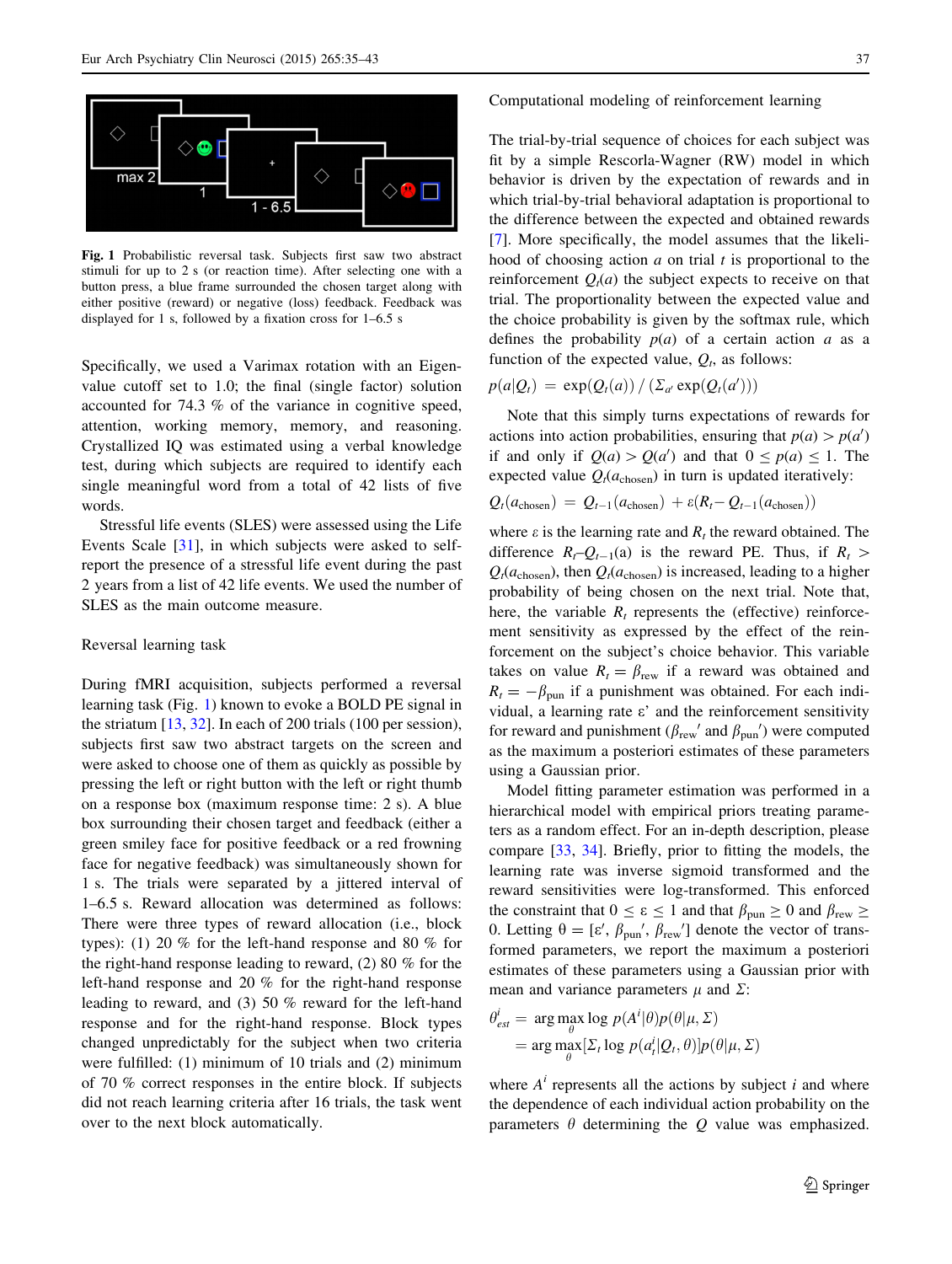Importantly, we set the prior parameters empirically using expectation maximization to find the maximum-likelihood estimates of  $\mu$  and  $\Sigma$  given all the data by all the subjects. Based on the parameters  $\theta^i$  for each of the subjects, a temporal sequence of PEs was computed for each subject i as follows:

$$
\mathrm{PE}_t^i = R^i(t) - Q_{t-1}^i(a_t).
$$

Thus, rather than doing an individual maximum-likelihood fit, we did a maximum-likelihood fit of the group mean via expectation–maximization and then inferred the posterior parameter estimates for each individual. This reduces variability in the parameter estimates. One alternative in the literature is to assume that all subjects share one and the same parameter. This reduces variability in the regressors, and thus, the SPM beta estimates. The present procedure is what we believe to be a reasonable tradeoff between the two extremes.

# fMRI protocol

fMRI acquisition. Functional imaging was conducted using a 3.0-Tesla GE Signa scanner with an eight channel phase array head coil to acquire gradient echo T2\*-weighted echo-planar images as previously described [\[35](#page-7-0), [36\]](#page-7-0). For each of the two sessions, 310 EPI volumes ( $\sim$ 12 min) containing 29 slices were acquired [repetition time  $(TR) = 2,300$  ms, echo time (TE) = 27 ms, matrix size  $128 \times 128$ , and a field of view (FOV)  $256 \times 256$  mm<sup>2</sup>, thus yielding an in-plane voxel resolution of 2.7 mm<sup>2</sup>, flip angle  $\alpha = 90$  degree). Slices were acquired interleaved with a thickness of 4 mm and no gap. The acquisition plane was tilted  $30^{\circ}$  from the anterior–posterior commissure. A 3D anatomical image of the entire brain was obtained by using a T1-weighted 3D spoiled-gradient echo pulse sequence (TR = 7.8 ms, TE = 3.2 ms, matrix size  $256 \times 256$ , FOV 256 x 256 mm<sup>2</sup>, 1 mm slice thickness, flip angle  $\alpha = 20^{\circ}$ , voxel size 1 mm  $\times$  1 mm  $\times$  1 mm).

fMRI data preprocessing. Functional imaging data were analyzed using SPM8 (Wellcome Department of Imaging Neuroscience, Institute of Neurology, London, UK; [http://](http://www.fil.ion.ucl.ac.uk/spm/) [www.fil.ion.ucl.ac.uk/spm/\)](http://www.fil.ion.ucl.ac.uk/spm/). After de-noising with ArtRepair [\(http://cibsr.stanford.edu/tools/ArtRepair/ArtRepair.](http://cibsr.stanford.edu/tools/ArtRepair/ArtRepair.htm) [htm\)](http://cibsr.stanford.edu/tools/ArtRepair/ArtRepair.htm), the following preprocessing steps were performed: acquisition time and motion correction, coregistration of the mean EPI to the anatomical T1 image, spatial normalization and segmentation into tissue classes of the T1 image using the unified segmentation approach as implemented in SPM8 [[37\]](#page-7-0) application of the normalization parameters to all functional images, and spatial smoothing with an isotropic Gaussian kernel of 8 mm full width at half maximum (FWHM) kernel.

Small volume correction for multiple comparisons was used within a ventral striatal volume of interest (VOI). We created an fMRI literature-based probabilistic VOI for the VS [\[13](#page-7-0)]. We selected 16 recent papers containing data from 325 subjects [\[5](#page-6-0), [6](#page-6-0), [35,](#page-7-0) [38–](#page-7-0)[50\]](#page-8-0). From each study, the coordinates of PE-related activation for right and the left VS were extracted.

## Statistical analysis

The images were analyzed in an event-related manner using the general linear model approach (GLM) as implemented in SPM8; neuronal activity was modeled using a stick function at the onsets of the feedback. We used a parametric design [\[32](#page-7-0), [51\]](#page-8-0) in which the trial-by-trial PE values from the RW model modulated the amplitude of the trial-related stick. Regressors of interest for the BOLD responses corresponding to the trial-wise PEs were generated by convolving the modulated stimulus functions with the canonical hemodynamic response function (HRF), provided by SPM8. To account for signal fluctuations associated with the movement by susceptibility interaction, the six movement parameters from the realignment preprocessing step were included in the model as additional regressors. The individual contrast images for the contrast of the PE-modulated feedback were then taken to a random-effects group-level analysis using a one sample  $t$  test. To test for associations with measures of IQ and SLES, these measures were entered as covariates into additional random-effects analyses.

In addition, we performed stepwise multiple regression analyses to test the predictive effect of SLES and PE signaling on fluid IQ using SPSS. These were used to assess (1) the effects of PE signaling and SLES on fluid IQ and (2) tested for interaction effects (moderation) between SLES and PE signaling on fluid IQ by computing an interaction term (specifically, we assigned participants reporting below median SLES a value of one and participants reporting above median SLES a value of two and multiplied this dichotomous variable with the peak VS BOLD PE signal) and added this interaction term to the regression analysis predicting fluid IQ.

To minimize false-positive results due to median split of SLES (and thus reducing effective sample size), we performed an additional stepwise multiple regression analyses entering SLES as a continuous variable into the interaction term after z-transformation (and multiplied this continuous variable with the peak VS BOLD PE signal) and then added this interaction term to the regression analysis.

#### Results

On average, participants reported a mean of 16.31  $(SD = 4.59)$  out of 42 SLES. Overall mean fluid IQ was  $0.60$  (SD = 0.64) after Varimax Rotation (z-transformed).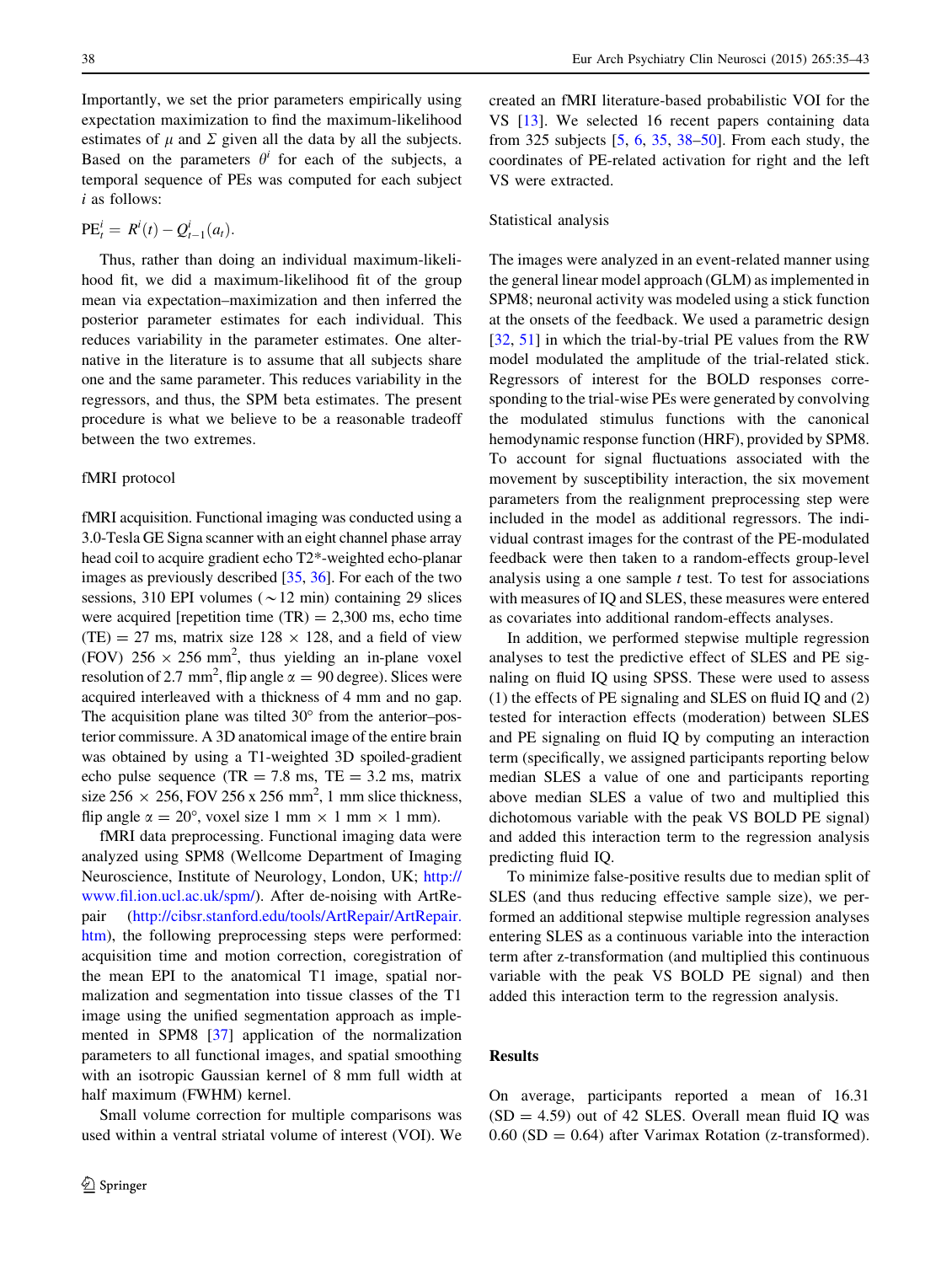Table 1 Best-fitting parameter estimates are shown as median + quartiles across subjects

|                 | $\beta_{\rm{rew}}$ | $-\beta_{\text{pun}}$ | LL     | LR   |  |
|-----------------|--------------------|-----------------------|--------|------|--|
| 25th percentile | 1.96               | 0.61                  | 53.15  | 0.40 |  |
| Median          | 2.73               | 0.84                  | 73.10  | 0.62 |  |
| 75th percentile | 5.03               | 1.10                  | 109.07 | 0.77 |  |

Also shown are medians and quartiles for the log-likelihood (LL) of the data at the best-fitting parameters and the learning rate (LR). The variables reward/punishment sensitivities ( $\beta_{\text{rew}}$  and  $-\beta_{\text{pun}}$ ) represent the effective reinforcement sensitivity as expressed by the effect of the reinforcement on the subject's choice behavior. This variable took on value  $\beta_{\rm rev}$  if a reward was obtained and  $-\beta_{\rm pun}$  if a punishment was obtained

 $\beta_{\text{rew}}$  reward-sensitivity,  $-\beta_{\text{pun}}$  punishment-sensitivity, *LL* log-likeli-hood, *LR* learning rate

Participants displayed a mean crystallized IQ of 32.31  $(SD = 5.67)$ , measured with verbal knowledge test. All subjects made an average of  $70.8 \pm 6.1$  % correct responses and reached criterion (number of reversal stages) on  $5.2 \pm 1.3$  conditions with a learning speed of 0.6 trials. For best-fitting parameter estimates, log likelihoods, and learning rates see Table 1. There was no correlation between fluid IQ and any of the performance parameters (percent correct responses, number of achieved reversal stages, learning speed: all  $p > 0.05$ ). Fluid IQ declined with age (correlation between fluid IQ and age: Pearson's correlation =  $-0.61$ ,  $p = 0.013$ ). Fluid IQ was not significantly associated with SLES (Pearson's correlation  $=$  $0.24, p = 0.376$ , and the amount of SLES was not associated with age (Pearson's correlation  $= -0.11, p = 0.694$ ).

Prediction error signaling in the ventral striatum (VS Bold PE signal)

In the fMRI group of 16 healthy controls, we first observed a significant correlation between the model-free PEs and the BOLD response in the left VS  $(x/y/z = -18/3/-5$ ,  $T = 3.38$ ,  $p_{\text{FWE corrected for VS VOI}} = 0.026$ . There was also a trendwise correlation in the right VS  $(x/y/z = 20/6)$  $-5$ ,  $T = 2.47$ ,  $p_{\text{FWE}}$  corrected for VS VOI = 0.057, for whole brain activation see Supplementary Figure 1). Thus, subjects' VS BOLD activity correlated with the PE learning signal. We term this correlate the VS BOLD PE signal. Below, we examine correlations between this VS BOLD PE signal, SLES, and fluid IQ.

Correlations between fluid IQ, stressful life events, and VS BOLD PE signal

Fluid IQ was significantly and positively correlated with the VS BOLD PE signal both on the left  $(x/y/z = -11/8/$  $-8$ ,  $T = 3.89$ ,  $p_{\text{FWE corrected for VS VOI}} = 0.012$  and on the



Fig. 2 Stressful life events were significantly and positively correlated with the BOLD PE signal in the left VS  $(x/y/z = -16/3/-8$ ,  $T = 3.02$ ;  $p_{\text{FWE corrected for VS VOI}} = 0.047$ ). Color Scale represents T Values

right  $(x/y/z = 17/6/-8$ ,  $T = 3.71$ ,  $p_{\text{FWE}}$  corrected for VS VOI = 0.013). Thus, VS functional activation was more closely correlated with model-free habitual PEs in subjects with higher IQ as reported previously [[13\]](#page-7-0). Upon controlling for age by introducing age as an additional covariate into the SPM analysis, VS PE BOLD signal remained associated with fluid IQ (left VS:  $x/y/z = -16/3/-8$ , PFWE corrected for VS VOI = 0.045,  $T = 3.11$ , right VS:  $x/y/$  $z = 20/3/-8$ ,  $p_{\text{FWE}}$  corrected for VS VOI = 0.006,  $T = 4.30$ ), suggesting that this association was not simply explained by an age-related decline in fluid IQ.

In addition, SLES was significantly and positively correlated with the BOLD PE signal in the left VS (left VS: x/y/  $z = -16/3/8$ ,  $T = 3.02$ ,  $p_{\text{FWE corrected for VS VOI}} = 0.047$ (Fig. 2), though not in the right VS ( $p > 0.2$ ). This association remained significant when entering age as an additional covariate into the SPM analyses (left VS:  $x/y/z =$  $-16/3/-8$ ,  $p_{\text{FWE}}$  corrected for VS VOI = 0.048,  $T = 3.10$ ). As stated above, fluid IQ was not significantly associated with SLES (Pearson's correlation = 0.24,  $p = 0.376$ ).

Effects of stressful life events and VS BOLD PE signal on fluid IQ

Stress has been shown to increase the habitual, or modelfree, component of behavior [\[52](#page-8-0)]. The PE regressor we have used is one such model-free, habitual, learning signal [\[8](#page-6-0)]. We were thus interested to know whether stress increases the contribution of this basic learning signal to the more general index of flexible learning measured by fluid IQ. We therefore performed a stepwise regression analysis, asking whether the product of SLES and left VS BOLD PE signal explains additional variance in the fluid IQ measure beyond the effects of SLES and VS BOLD PE signal alone.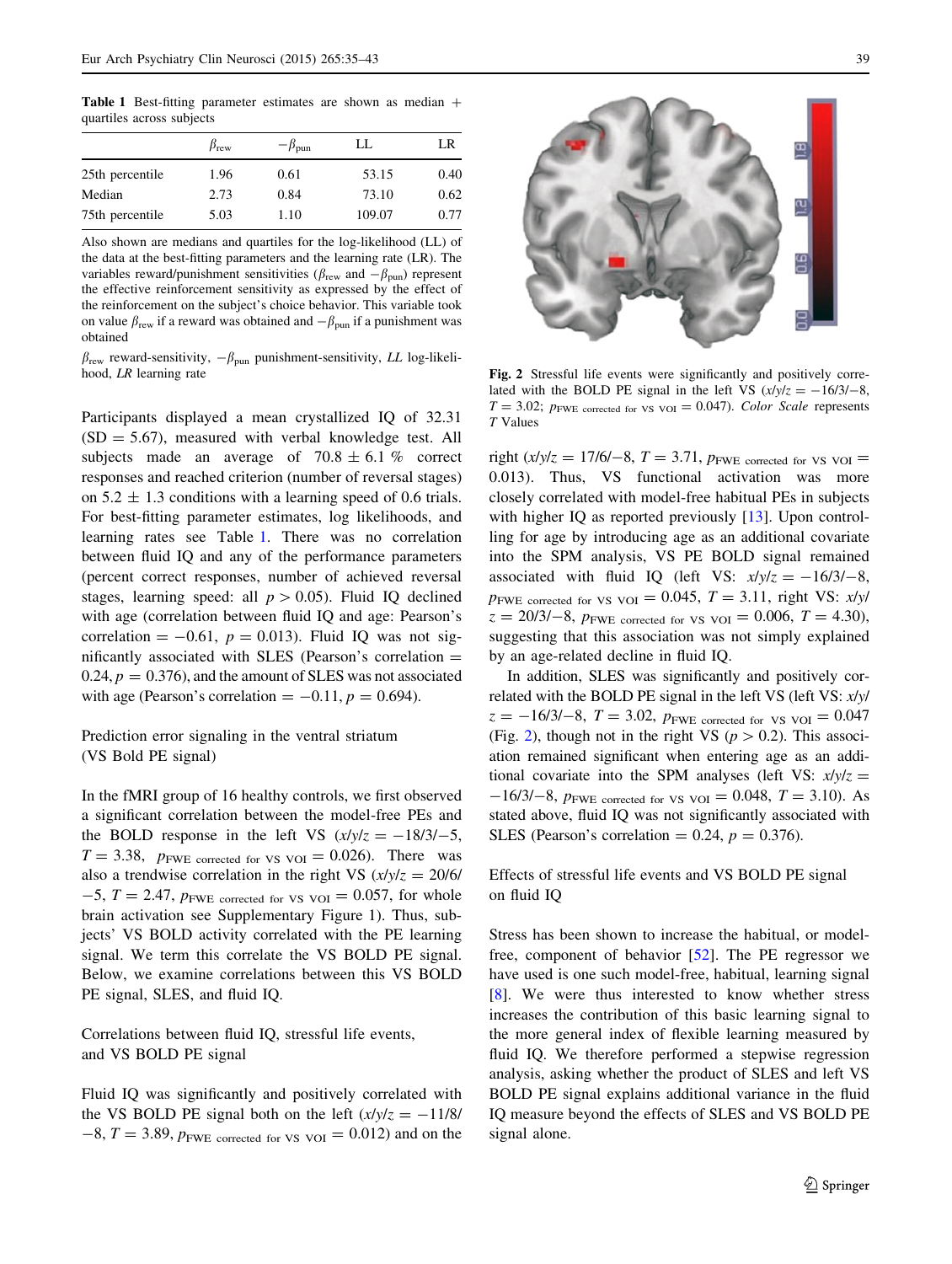

Fig. 3 Effects of stressful life events and VS BOLD PE signal on fluid IQ. Subjects reporting stressful life events above the median are depicted in red solid triangles ( $R^2 = 0.759$ ). Subjects reporting below the median in blue transparent circles ( $R^2 = 0.287$ ). The interaction term is significant ( $\beta = 1.19$ ,  $T = 2.53$ ,  $p < 0.05$ ), indicating that in subjects reporting more stressful life events, the VS BOLD PE signal correlates more strongly with fluid IQ. An outlier analysis was performed for each included data point ( $n = 16$ ) revealing no relevant leverage effects (z value  $\lt$  3, Cook's distance  $\lt$  1, max = 0.218,  $SD = 0.061$ 

The VS BOLD PE signal again correlated significantly with fluid IQ ( $\beta = 0.89$ ,  $T = 3.61$ ,  $p < 0.005$ ), while SLES did not correlate with fluid IQ ( $p > 0.20$ ). Thus, in our sample, fluid IQ and SLES were not directly correlated. However, there was a significant effect of the interaction of VS BOLD PE signal x SLES ( $\beta$ =1.19, T=2.53, p<0.05). This interaction term increased the fraction of variance in fluid IQ that was explained from 53 to 69 %—a significant change  $(F_{Change} = 6.39, p < 0.05)$ . In order to understand the direction of this effect, we plotted fluid IQ as a function of VS BOLD PE signals using a median split on SLES (above or below 17 reported events). Figure 3 shows that the association between VS PE BOLD signaling and fluid IQ was increased in subjects reporting more SLES ( $R^2$  =0.76). This interaction term remained significant when adding SLES as a continuous variable ( $\beta = 0.43$ ,  $T = 2.53$ ,  $p < 0.05$ ). We performed an outlier analysis for each included data point  $(n = 16)$  revealing no relevant leverage effects (z value $\lt 3$ , Cook's distance\1, max=0.218, SD=0.061).

# **Conclusion**

We learn from making mistakes and need to adapt our predictions in the face of changing circumstances; iterative learning via PEs plays a major role in such learning processes [[7,](#page-6-0) [53\]](#page-8-0). The present results are the first reported data showing that a basic neurobiological learning signal the ventral striatal PE signal—and SLES interact to predict individual differences in fluid intelligence, even when correcting for the decline of fluid IQ with age. Several points merit comment.

First, it may seem surprising that the relationship of SLES to the BOLD PE signal is in the same, positive, direction as that of fluid IQ. However, stress is well known to promote habitual, model-free responses in humans and animals. The VS BOLD PE signal quantifies how closely the BOLD signal in the VS correlated with a standard model-free learning signal. This is a measure of the coalignment of the two time-varying signals, not of the magnitude of either of them. As such, a stronger VS BOLD PE signal is in keeping with more habitual, model-free learning. On the other hand, fluid IQ among other cognitive attributes captures planning ability and other goal-directed and more challenging (model-based) cognitive functions [\[54](#page-8-0)]. The fact that higher fluid IQ is positively associated with a stronger alignment of VS activity with the modelfree (habitual) learning signal is thus, at first sight, a counterintuitive finding. However, the model-free learning signal may be correlated with more complex model-based signals in this particular task, and there is evidence that a VS PE signal may in fact comprise both model-free and model-based components [[55\]](#page-8-0). One possible explanation is that this alignment is an expression of the engagement of several different learning strategies in parallel (including goal-directed—model-based and habitual—model-free), which is in accordance with our previous interpretation of study results. We had observed that fluid IQ is associated with the VS BOLD PE signal, a putative signature of habitual (model-free) learning even when controlling for behavioral fit, which indicates how strongly the observed behavior is accounted for by PE-driven learning [[13\]](#page-7-0). This issue needs re-visiting in the light of the current data, as here, subjects who had not experienced much life stress showed only a small correlation between IQ and VS BOLD PE signal. Thus, our finding of a correlate between fluid IQ and VS BOLD PE signal is driven by those subjects who have experienced substantial life stress, which may have gradually shifted their flexible cognitive capacities toward more model-free strategies.

Our results complement previous studies on the effect of (acute) stress on dopamine signaling and ventral striatal PE encoding. Stress exposure facilitates ventral striatal dopamine release [[22,](#page-7-0) [23](#page-7-0), [56](#page-8-0)], and Robinson et al. [[14\]](#page-7-0) recently observed increased ventral striatal PE signaling (modelfree) of negative errors of reward prediction (i.e. when received outcome is smaller than expected) during acute stress. Additionally, Otto et al. [[16\]](#page-7-0) reported that acute stress exposure reduces the amount of model-based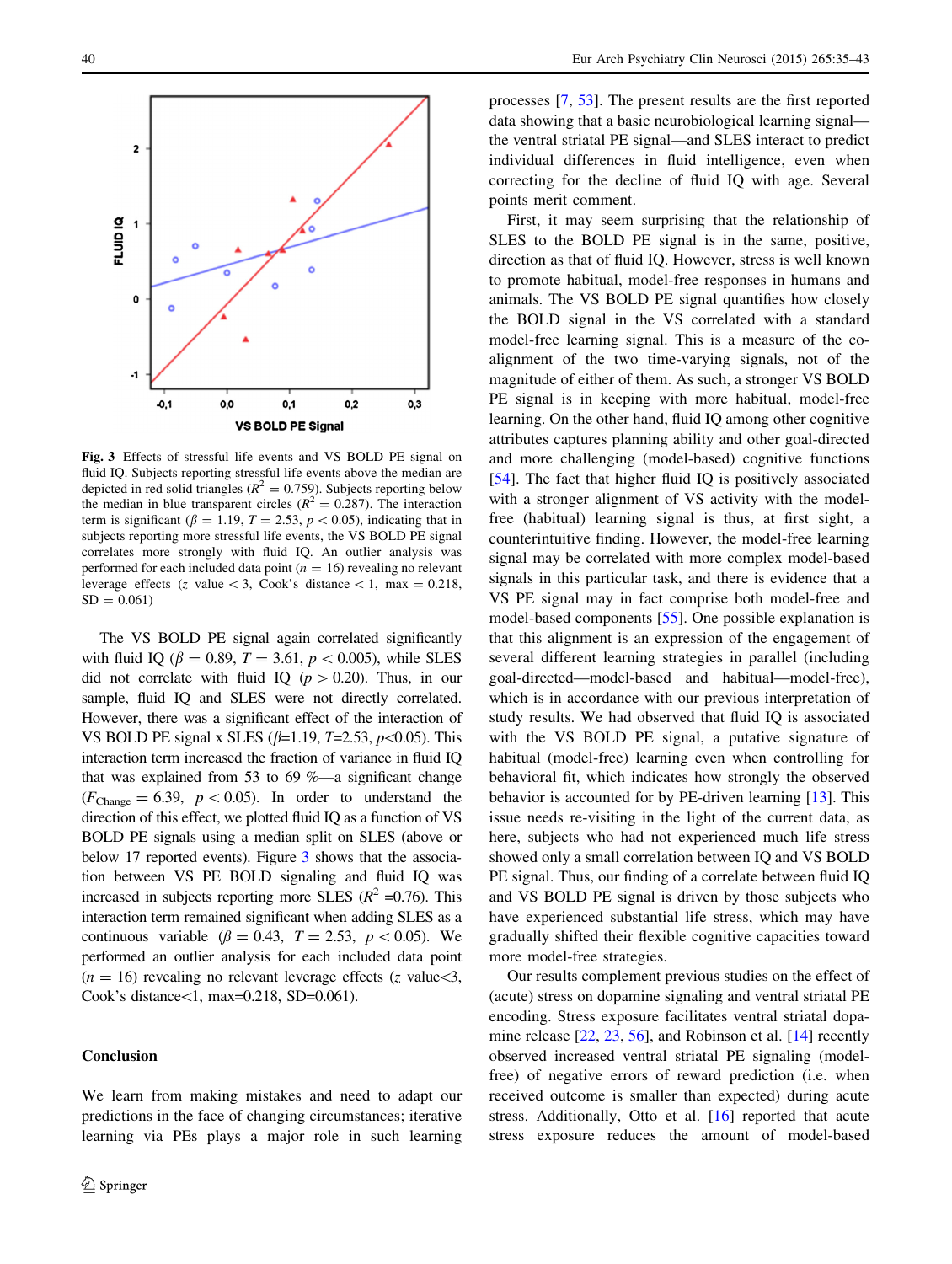<span id="page-6-0"></span>learning in subjects with low working memory capacity (a measure closely related to fluid intelligence and general cognitive ability), while model-free learning was unaffected and thus shifts the balance from goal-directed (model-based) toward more habitual (model-free) learning strategies during decision making. We now show that selfreported SLES, which reflect chronic rather than acute stressors, are positively associated with ventral striatal BOLD PE signal and that SLES interact with the neuronal learning signature to predict fluid IQ. Thus, it seems feasible that chronic stressors have an effect on VS PE signaling in that they induce a stronger encoding of the PE signal during habitual learning, effects which interact to predict individual differences in fluid IQ—above and beyond the (negative) effect of age on fluid IQ.

Despite the link between stress and the development of various psychopathologies [[57,](#page-8-0) [58](#page-8-0)], few studies have compared the neurophysiological effects of acute and repeated stressors. There is ample evidence to indicate both types of stress influence the dopaminergic system, pointing in the direction of differential effects of acute and chronic stress [\[14](#page-7-0), [16](#page-7-0)]. These modulations of dopaminergic firing have been seen in the ventral tegmental area and the VS [\[22](#page-7-0), [23,](#page-7-0) [56\]](#page-8-0) core areas for the neuronal representation of reward PEs, reward anticipation, learning from reinforcement [[59,](#page-8-0) [60\]](#page-8-0), and flexible behavioral adaptation (fluid IQ). Furthermore, studies suggest that genetic variation in the dopamine system moderates the effects of acute and chronic stress [\[58](#page-8-0), [61](#page-8-0)] and are associated with individual differences in working memory capacity and other aspects of fluid intelligence [[62–65\]](#page-8-0).

Our data indicate that the above reported VS BOLD PE signal works as an indirect neuronal signature of stress experience that is in part driven by a dopaminergic modulation which might shift learning strategies in highly flexible subjects (with high levels of fluid IQ) towards more habitual rather than goal-directed learning strategies. These data might allow for the speculation that it may be ecologically salient to encode errors of reward prediction more strongly when life experiences are mainly adverse and thus reduce cognitive demands in complex and threatening situations.

An important limitation to our findings is that the results are based on a small sample and therefore will require replication. Nevertheless, the direction of the stress effects is consistent with a recent report of the impact of acute stress on PE signals in a reversal learning task [[14\]](#page-7-0). Also, recent evidence [[24\]](#page-7-0) points toward the direction of gender differences in reward-related decision processing under stress. Therefore, our study will have to be repeated in an independent female sample. The findings are correlational, and hence, no statements about causality can be made. The various directional interpretations are, however, worth disentangling. It appears that stress alters how IQ relates to the VS PEs. The importance of the findings derive from the fact that this is the first study showing that an association between reward PE signaling and intelligence is moderated by life stress experience and this suggests stressful life experiences may sensitize the dopaminergic system toward more habitual decision making.

Acknowledgments This work was supported by the German Research Foundation (Deutsche Forschungsgemeinschaft, DFG, FOR 1617: Grants HE2597/13-1, RA1047/2-1, and SM80/7-1).

#### Conflict of interest None.

Open Access This article is distributed under the terms of the Creative Commons Attribution License which permits any use, distribution, and reproduction in any medium, provided the original author(s) and the source are credited.

#### References

- 1. Horn JL, Cattell RB (1966) Age differences in primary mental ability factors. J Gerontol 21(2):210–220
- 2. Sternberg RJ (2000) The holey grail of general intelligence. Science 289(5478):399–401
- 3. Montague PR, Dayan P, Sejnowski TJ (1996) A framework for mesencephalic dopamine systems based on predictive Hebbian learning. J Neurosci 16(5):1936–1947
- 4. Schultz W, Dayan P, Montague PR (1997) A neural substrate of prediction and reward. Science 275(5306):1593–1599
- 5. D'Ardenne K, McClure SM, Nystrom LE, Cohen JD (2008) BOLD responses reflecting dopaminergic signals in the human ventral tegmental area. Science 319(5867):1264–1267. doi:[10.](http://dx.doi.org/10.1126/science.1150605) [1126/science.1150605](http://dx.doi.org/10.1126/science.1150605)
- 6. O'Doherty J, Dayan P, Schultz J, Deichmann R, Friston K, Dolan RJ (2004) Dissociable roles of ventral and dorsal striatum in instrumental conditioning. Science 304(5669):452–454. doi:[10.](http://dx.doi.org/10.1126/science.1094285) [1126/science.1094285](http://dx.doi.org/10.1126/science.1094285)
- 7. Sutton RBA (1998) Reinforcement Learning: An Introduction. A Bradford Book, Cambridge
- 8. Daw ND, Niv Y, Dayan P (2005) Uncertainty-based competition between prefrontal and dorsolateral striatal systems for behavioral control. Nat Neurosci 8(12):1704–1711. doi[:10.1038/nn1560](http://dx.doi.org/10.1038/nn1560)
- 9. Morris G, Nevet A, Arkadir D, Vaadia E, Bergman H (2006) Midbrain dopamine neurons encode decisions for future action. Nat Neurosci 9(8):1057–1063. doi[:10.1038/nn1743](http://dx.doi.org/10.1038/nn1743)
- 10. Schultz W (2010) Multiple functions of dopamine neurons. F1000 biology reports 2. doi:[10.3410/B2-2](http://dx.doi.org/10.3410/B2-2)
- 11. Schott BH, Minuzzi L, Krebs RM, Elmenhorst D, Lang M, Winz OH, Seidenbecher CI, Coenen HH, Heinze HJ, Zilles K, Duzel E, Bauer A (2008) Mesolimbic functional magnetic resonance imaging activations during reward anticipation correlate with reward-related ventral striatal dopamine release. J Neurosci 28(52):14311–14319. doi[:10.1523/JNEUROSCI.2058-08.2008](http://dx.doi.org/10.1523/JNEUROSCI.2058-08.2008)
- 12. Schlagenhauf F, Rapp MA, Huys QJ, Beck A, Wustenberg T, Deserno L, Buchholz HG, Kalbitzer J, Buchert R, Bauer M, Kienast T, Cumming P, Plotkin M, Kumakura Y, Grace AA, Dolan RJ, Heinz A (2013) Ventral striatal prediction error signaling is associated with dopamine synthesis capacity and fluid intelligence. Hum Brain Mapp 34(6):1490–1499. doi[:10.1002/](http://dx.doi.org/10.1002/hbm.22000) [hbm.22000](http://dx.doi.org/10.1002/hbm.22000)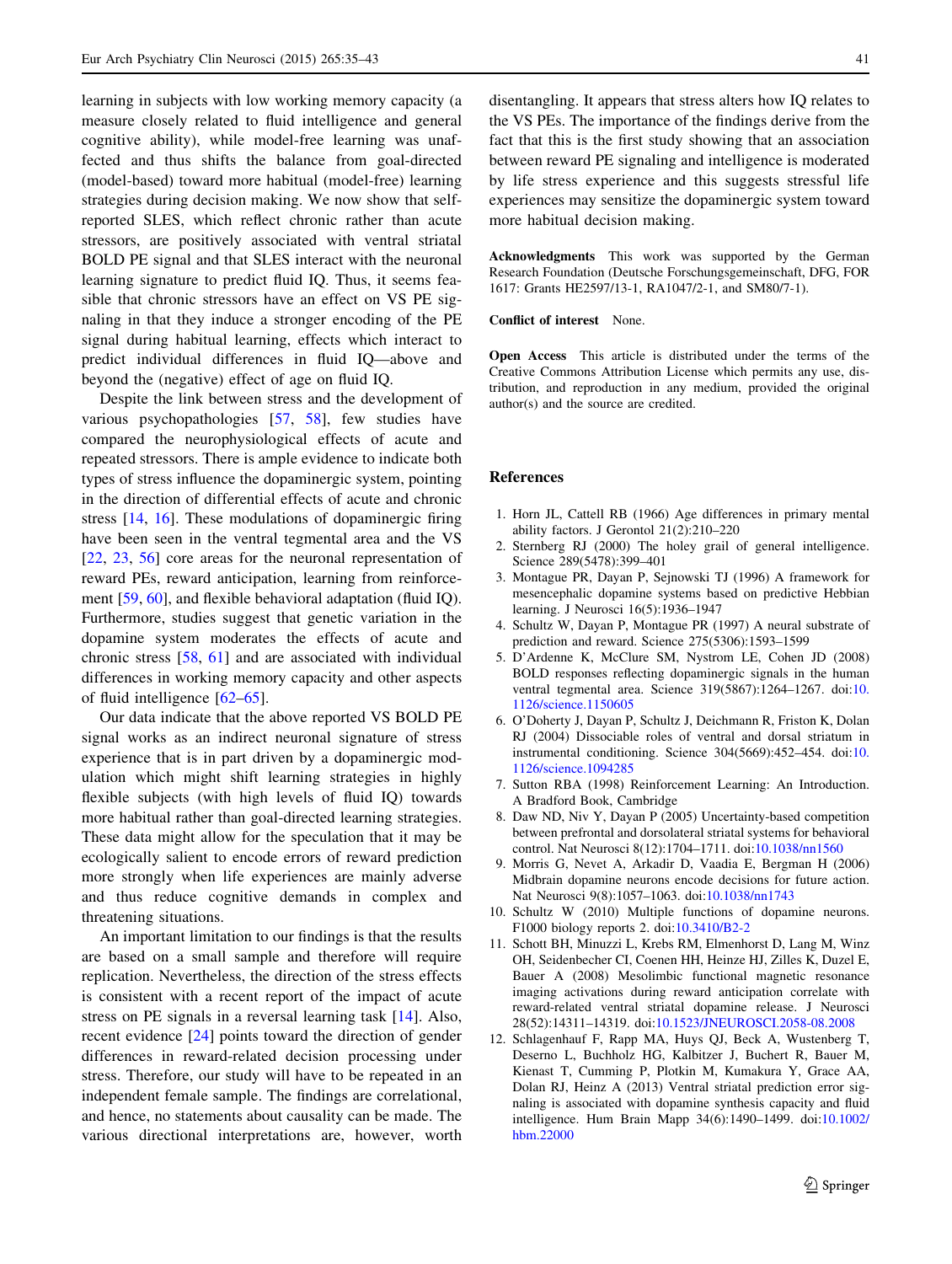- <span id="page-7-0"></span>13. Schlagenhauf F, Rapp MA, Huys QJ, Beck A, Wustenberg T, Deserno L, Buchholz HG, Kalbitzer J, Buchert R, Bauer M, Kienast T, Cumming P, Plotkin M, Kumakura Y, Grace AA, Dolan RJ, Heinz A (2012) Ventral striatal prediction error signaling is associated with dopamine synthesis capacity and fluid intelligence. Hum Brain Mapp. doi:[10.1002/hbm.22000](http://dx.doi.org/10.1002/hbm.22000)
- 14. Robinson OJ, Overstreet C, Charney DR, Vytal K, Grillon C (2013) Stress increases aversive prediction error signal in the ventral striatum. Proc Natl Acad Sci USA 110(10):4129–4133. doi:[10.1073/pnas.1213923110](http://dx.doi.org/10.1073/pnas.1213923110)
- 15. Garrett DD, Grady CL, Hasher L (2010) Everyday memory compensation: the impact of cognitive reserve, subjective memory, and stress. Psychol Aging 25(1):74–83. doi[:10.1037/](http://dx.doi.org/10.1037/a0017726) [a0017726](http://dx.doi.org/10.1037/a0017726)
- 16. Otto AR, Raio CM, Chiang A, Phelps EA, Daw ND (2013) Working-memory capacity protects model-based learning from stress. Proc Natl Acad Sci USA 110(52):20941–20946. doi:[10.](http://dx.doi.org/10.1073/pnas.1312011110) [1073/pnas.1312011110](http://dx.doi.org/10.1073/pnas.1312011110)
- 17. Cavanagh JF, Frank MJ, Allen JJ (2011) Social stress reactivity alters reward and punishment learning. Soc Cogn Affect Neurosci 6(3):311–320. doi:[10.1093/scan/nsq041](http://dx.doi.org/10.1093/scan/nsq041)
- 18. Petzold A, Plessow F, Goschke T, Kirschbaum C (2010) Stress reduces use of negative feedback in a feedback-based learning task. Behav Neurosci 124(2):248–255. doi:[10.1037/a0018930](http://dx.doi.org/10.1037/a0018930)
- 19. Porcelli AJ, Delgado MR (2009) Acute stress modulates risk taking in financial decision making. Psychol Sci 20(3):278–283. doi:[10.1111/j.1467-9280.2009.02288.x](http://dx.doi.org/10.1111/j.1467-9280.2009.02288.x)
- 20. Bogdan R, Pizzagalli DA (2006) Acute stress reduces reward responsiveness: implications for depression. Biol Psychiatry 60(10):1147–1154. doi:[10.1016/j.biopsych.2006.03.037](http://dx.doi.org/10.1016/j.biopsych.2006.03.037)
- 21. Baumeister RF, Twenge JM, Nuss CK (2002) Effects of social exclusion on cognitive processes: anticipated aloneness reduces intelligent thought. J Pers Soc Psychol 83(4):817–827
- 22. Valenti O, Lodge DJ, Grace AA (2011) Aversive stimuli alter ventral tegmental area dopamine neuron activity via a common action in the ventral hippocampus. J Neurosci 31(11):4280–4289. doi:[10.1523/JNEUROSCI.5310-10.2011](http://dx.doi.org/10.1523/JNEUROSCI.5310-10.2011)
- 23. Cao JL, Covington HE 3rd, Friedman AK, Wilkinson MB, Walsh JJ, Cooper DC, Nestler EJ, Han MH (2010) Mesolimbic dopamine neurons in the brain reward circuit mediate susceptibility to social defeat and antidepressant action. The Journal of neuroscience : the official journal of the Society for Neuroscience 30(49):16453–16458. doi[:10.1523/JNEUROSCI.3177-10.2010](http://dx.doi.org/10.1523/JNEUROSCI.3177-10.2010)
- 24. Lighthall NR, Sakaki M, Vasunilashorn S, Nga L, Somayajula S, Chen EY, Samii N, Mather M (2012) Gender differences in reward-related decision processing under stress. Soc Cogn Affect Neurosci 7(4):476–484. doi[:10.1093/scan/nsr026](http://dx.doi.org/10.1093/scan/nsr026)
- 25. Lindenberger U, Baltes PB (1997) Intellectual functioning in old and very old age: cross-sectional results from the Berlin aging study. Psychol Aging 12(3):410–432
- 26. Reitan RM (1955) The relation of the trail making test to organic brain damage. J Consult Psychol 19:393–394
- 27. Stroop JR (1935) Studies of interference in serial verbal reactions. J Exp Psychol 18:643–662
- 28. Wechsler D (1955) Wechsler adult intelligence scale manual. Psychological Corporation, New York
- 29. Beckers K, Behrends U, Canavan A (1992) Deutsche version des river mead behavioral memory test. Thames Valley Test Company, Bury St Edmunds
- 30. Horn W (1983) L-P-S Leistungsprüfsystem, vol 2. Auflage. Hogrefe, Göttingen
- 31. Holmes THRR (1967) The social readjustment rating scale. J Psychosom Res 11(2):213–218
- 32. O'Doherty JP, Hampton A, Kim H (2007) Model-based fMRI and its application to reward learning and decision making. Ann N Y Acad Sci 1104:35–53. doi:[10.1196/annals.1390.022](http://dx.doi.org/10.1196/annals.1390.022)
- 33. Huys QJ, Cools R, Golzer M, Friedel E, Heinz A, Dolan RJ, Dayan P (2011) Disentangling the roles of approach, activation and valence in instrumental and pavlovian responding. Plos Comput Biol 7(4):e1002028. doi[:10.1371/journal.pcbi.1002028](http://dx.doi.org/10.1371/journal.pcbi.1002028)
- 34. Huys QJ, Eshel N, O'Nions E, Sheridan L, Dayan P, Roiser JP (2012) Bonsai trees in your head: how the pavlovian system sculpts goal-directed choices by pruning decision trees. Plos Comput Biol 8(3):e1002410. doi[:10.1371/journal.pcbi.1002410](http://dx.doi.org/10.1371/journal.pcbi.1002410)
- 35. Kahnt T, Park SQ, Cohen MX, Beck A, Heinz A, Wrase J (2009) Dorsal striatal-midbrain connectivity in humans predicts how reinforcements are used to guide decisions. J Cogn Neurosci 21(7):1332–1345. doi:[10.1162/jocn.2009.21092](http://dx.doi.org/10.1162/jocn.2009.21092)
- 36. Park SQ, Kahnt T, Beck A, Cohen MX, Dolan RJ, Wrase J, Heinz A (2010) Prefrontal cortex fails to learn from reward prediction errors in alcohol dependence. J Neurosci 30(22):7749–7753. doi:[10.1523/JNEUROSCI.5587-09.2010](http://dx.doi.org/10.1523/JNEUROSCI.5587-09.2010)
- 37. Ashburner J, Friston KJ (2005) Unified segmentation. NeuroImage 26(3):839–851. doi:[10.1016/j.neuroimage.2005.02.018](http://dx.doi.org/10.1016/j.neuroimage.2005.02.018)
- 38. Pessiglione M, Seymour B, Flandin G, Dolan RJ, Frith CD (2006) Dopamine-dependent prediction errors underpin reward-seeking behaviour in humans. Nature 442(7106):1042–1045. doi[:10.1038/](http://dx.doi.org/10.1038/nature05051) [nature05051](http://dx.doi.org/10.1038/nature05051)
- 39. Bray S, O'Doherty J (2007) Neural coding of reward-prediction error signals during classical conditioning with attractive faces. J Neurophysiol 97(4):3036–3045. doi:[10.1152/jn.01211.2006](http://dx.doi.org/10.1152/jn.01211.2006)
- 40. Cohen MX, Ranganath C (2005) Behavioral and neural predictors of upcoming decisions. Cogn Affect Behav Neurosci 5(2):117–126
- 41. Cohen MX (2007) Individual differences and the neural representations of reward expectation and reward prediction error. Cogn Affect Behav Neurosci 2(1):20–30. doi:[10.1093/scan/](http://dx.doi.org/10.1093/scan/nsl021) [nsl021](http://dx.doi.org/10.1093/scan/nsl021)
- 42. Gershman SJ, Pesaran B, Daw ND (2009) Human reinforcement learning subdivides structured action spaces by learning effectorspecific values. Journal Neurosci 29(43):13524–13531. doi:[10.](http://dx.doi.org/10.1523/JNEUROSCI.2469-09.2009) [1523/JNEUROSCI.2469-09.2009](http://dx.doi.org/10.1523/JNEUROSCI.2469-09.2009)
- 43. Krugel LK, Biele G, Mohr PN, Li SC, Heekeren HR (2009) Genetic variation in dopaminergic neuromodulation influences the ability to rapidly and flexibly adapt decisions. Proc Natl Acad Sci USA 106(42):17951–17956. doi:[10.1073/pnas.](http://dx.doi.org/10.1073/pnas.0905191106) [0905191106](http://dx.doi.org/10.1073/pnas.0905191106)
- 44. Murray GK, Corlett PR, Clark L, Pessiglione M, Blackwell AD, Honey G, Jones PB, Bullmore ET, Robbins TW, Fletcher PC (2008) Substantia nigra/ventral tegmental reward prediction error disruption in psychosis. Molecular psychiatry. 13 (3): 239, 267–276. doi:[10.1038/sj.mp.4002058](http://dx.doi.org/10.1038/sj.mp.4002058)
- 45. O'Doherty JP, Dayan P, Friston K, Critchley H, Dolan RJ (2003) Temporal difference models and reward-related learning in the human brain. Neuron 38(2):329–337
- 46. Palminteri S, Boraud T, Lafargue G, Dubois B, Pessiglione M (2009) Brain hemispheres selectively track the expected value of contralateral options. J Neurosci 29(43):13465–13472. doi:[10.](http://dx.doi.org/10.1523/JNEUROSCI.1500-09.2009) [1523/JNEUROSCI.1500-09.2009](http://dx.doi.org/10.1523/JNEUROSCI.1500-09.2009)
- 47. Rodriguez PF, Aron AR, Poldrack RA (2006) Ventral-striatal/ nucleus-accumbens sensitivity to prediction errors during classification learning. Hum Brain Mapp 27(4):306–313. doi[:10.1002/](http://dx.doi.org/10.1002/hbm.20186) [hbm.20186](http://dx.doi.org/10.1002/hbm.20186)
- 48. Schonberg T, O'Doherty JP, Joel D, Inzelberg R, Segev Y, Daw ND (2010) Selective impairment of prediction error signaling in human dorsolateral but not ventral striatum in Parkinson's disease patients: evidence from a model-based fMRI study. NeuroImage 49(1):772–781. doi[:10.1016/j.neuroimage.2009.08.011](http://dx.doi.org/10.1016/j.neuroimage.2009.08.011)
- 49. Tobler PN, O'Doherty JP, Dolan RJ, Schultz W (2006) Human neural learning depends on reward prediction errors in the blocking paradigm. J Neurophysiol 95(1):301–310. doi[:10.1152/](http://dx.doi.org/10.1152/jn.00762.2005) [jn.00762.2005](http://dx.doi.org/10.1152/jn.00762.2005)